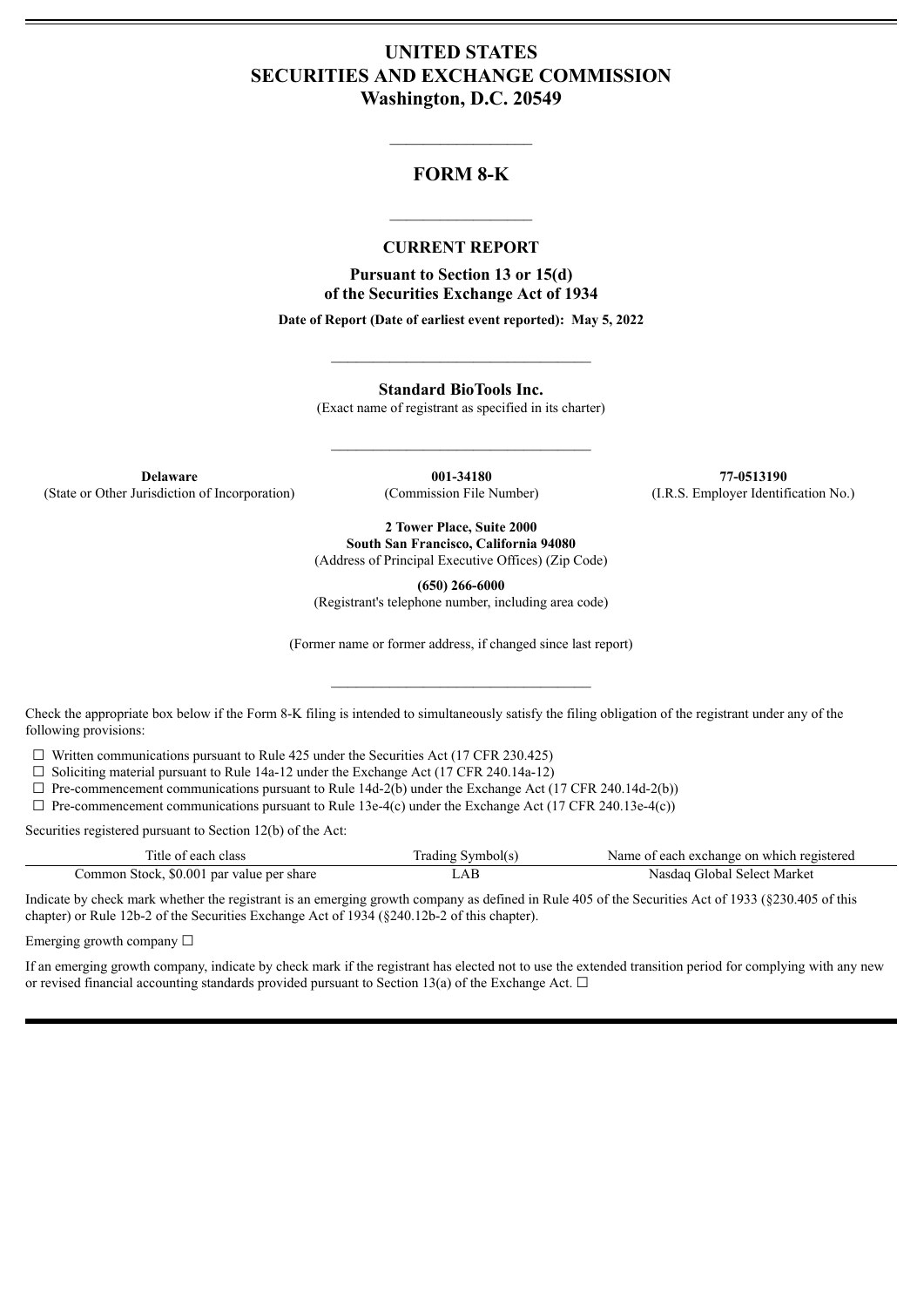#### **Item 2.02. Results of Operations and Financial Condition.**

On May 5, 2022, Standard BioTools Inc. issued a press release reporting its financial results for the first fiscal quarter of 2022. A copy of the press release is furnished herewith as Exhibit 99.1.

The foregoing information in this Current Report on Form 8-K, including exhibit 99.1 attached hereto, is being "furnished" and shall not be deemed "filed" for purposes of Section 18 of the Securities Exchange Act of 1934, as amended, and shall not be incorporated by reference in any filing under the Securities Exchange Act of 1934, as amended, or the Securities Act of 1933, as amended, except as expressly set forth by specific reference in such future filing.

#### **Item 9.01. Financial Statements and Exhibits.**

**(d) Exhibits.**

| <b>Exhibit No.</b> | <b>Description</b>                                                                                        |
|--------------------|-----------------------------------------------------------------------------------------------------------|
| 99.1               | Standard BioTools Inc. Press Release dated May 5, 2022.                                                   |
| 104                | Cover Page Interactive Data File (the cover page XBRL tags are embedded within the inline XBRL document). |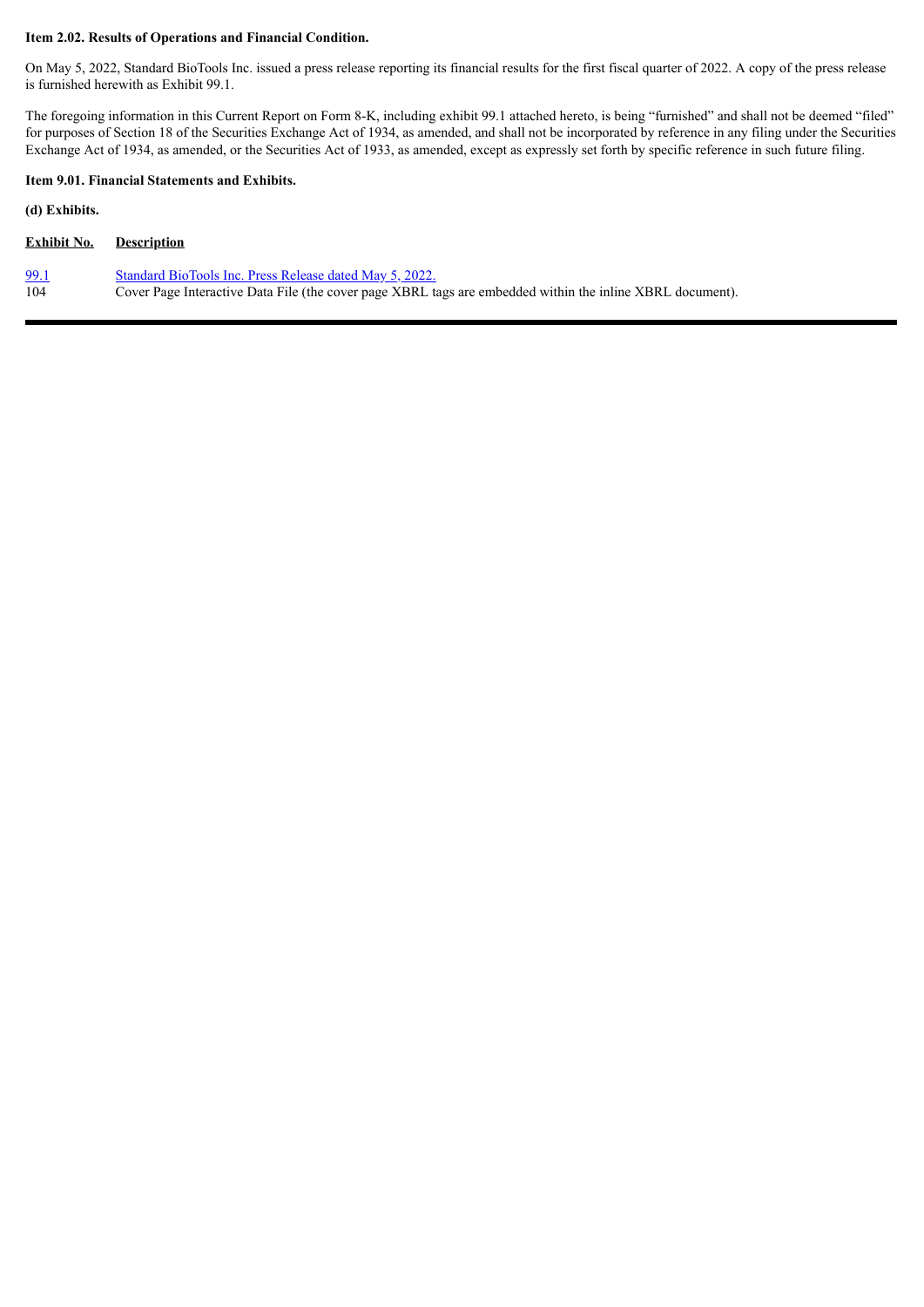#### **SIGNATURE**

Pursuant to the requirements of the Securities Exchange Act of 1934, the registrant has duly caused this report to be signed on its behalf by the undersigned hereunto duly authorized.

#### **Standard BioTools Inc.**

Date: May 5, 2022 By: /s/ Vikram Jog Vikram Jog Chief Financial Officer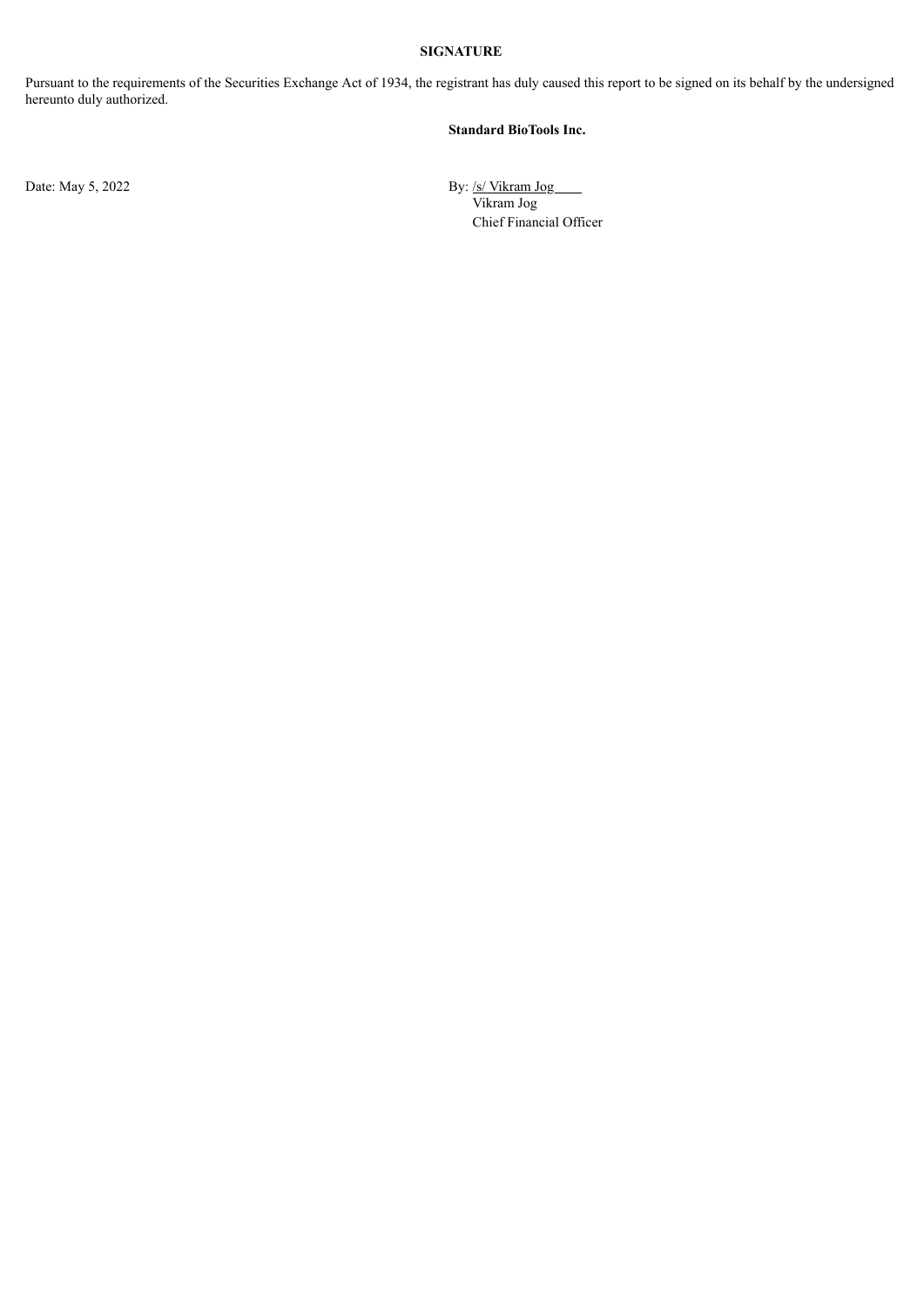# **Standard BioTools Announces First Quarter 2022 Financial Results**

<span id="page-3-0"></span>SOUTH SAN FRANCISCO, Calif., May 05, 2022 (GLOBE NEWSWIRE) -- Standard BioTools Inc. (Nasdaq:LAB), driven by a bold purpose – *unleashing tools to accelerate breakthroughs in human health* – today announced financial results for the first quarter ended March 31, 2022.

"The end of first quarter 2022 marked the completion of the company's strategic evaluation process, which culminated in the closing of a \$250 million capital infusion from leading life science investors Casdin Capital, LLC, and Viking Global Investors LP in April 2022," said Michael Egholm, PhD, Chief Executive Officer and President of Standard BioTools. "While the closing of this transaction marked a major milestone for us and positions us to work hard on improving our base business, our financial performance for the first quarter was, frankly, disappointing and adversely affected by related disruptions in our U.S. sales force, as well as continued COVID-19 related issues, particularly in APAC. We are taking immediate steps to address the operational issues with new leadership including the recent appointment of Jeremy Davis as Chief Commercial Officer. Mindful of our past and its lessons, we now embark on a new chapter of focused execution and growth, and 2022 will serve as the foundation we will build upon.

"During our first few weeks, the new management team has met with numerous key stakeholders, including customers, employees, and partners, and we are highly encouraged and excited by the opportunity before us," continued Egholm. "Each of these stakeholders sees the opportunity for the now better-capitalized company to better meet the needs of our customers through essential, standardized tools that help them develop breakthrough medicines faster and better."

Continued Egholm, "Going forward, we will refine our business strategy to build, maintain and strengthen our competitive positions in the markets in which we operate. We will do this by focusing on three areas: First, we will prioritize **revenue growth** by focusing our efforts to compete in growing market segments where we believe we have or could have a competitive advantage. Specifically, we will focus on servicing more customers in translational and clinical research. Second, we will significantly **improve our operating discipline** by implementing best-in-class process improvements to manage expenses and increase productivity. Finally, we intend to expand our product offerings for our customers with **strategic capital allocation** to acquire complementary assets that allow us to leverage our existing infrastructure.

"I believe we now have the resources needed to execute this strategy. I look forward to leading this outstanding team as we embark on this transformation journey and am confident our tool set will indeed accelerate breakthroughs in human health."

### **First Quarter 2022 Financial Results**

Total revenue was \$26.5 million for the quarter ended March 31, 2022, compared with \$32.8 million for the first quarter of 2021. The year-over-year decline was primarily driven by lower COVID-19 revenue. Base product and service revenue (excluding COVID-19 testing revenue) was \$23.9 million, approximately 2% lower compared with \$24.5 million in first quarter 2021.

GAAP net loss for the quarter was \$76.3 million, compared with a GAAP net loss of \$18.8 million for the first quarter of 2021. The year-over-year increase in GAAP net loss was driven by loss on forward sale of Series B Preferred Stock and change in fair value of bridge loans.

Non-GAAP net loss, which excludes the accounting adjustments for the Series B Preferred Stock and bridge loans, was \$19.5 million for the quarter, compared with a non-GAAP net loss of \$11.1 million for the first quarter of 2021.

Cash and cash equivalents and restricted cash as of March 31, 2022, was \$31.0 million, compared with \$29.5 million as of December 31, 2021. Following the completion of the strategic cash infusion by Casdin Capital and Viking Global on April 4, 2022, our cash and cash equivalents and restricted cash was \$256.2 million before transaction costs.

### **Additional Detail on First Quarter 2022 Financial Results**

- Mass cytometry product and service revenue of \$13.5 million for the quarter was down 4 percent over first quarter 2021 driven by lower instrument sales. The launch of our new CyTOF® XT instrument was more than offset by lower sales of our legacy Hyperion™ Imaging System and Helios™ instrument. Going forward, we are seeing encouraging adoption of CyTOF XT™ in the Pharma, Biotech, and CRO segments. Moreover, we expect the recent launch of the Hyperion+™ Imaging System to improve our competitive position in the growing high-plex imaging market.
- Base microfluidics product and service revenue, which excludes COVID-19 testing revenue, was \$10.4 million, unchanged year-over-year. COVID-19 testing revenue was \$2.3 million, down 65% compared with first quarter 2021. Focusing on our base business, we are encouraged by the early adoption of our new Biomark™ X instrument, and our Olink® OEM partnership remains an important growth driver, offsetting weakness in our mature platforms.
- Service revenue of \$6.1 million was 2% lower year-over-year, following the strong performance for service revenue in fourth quarter 2021.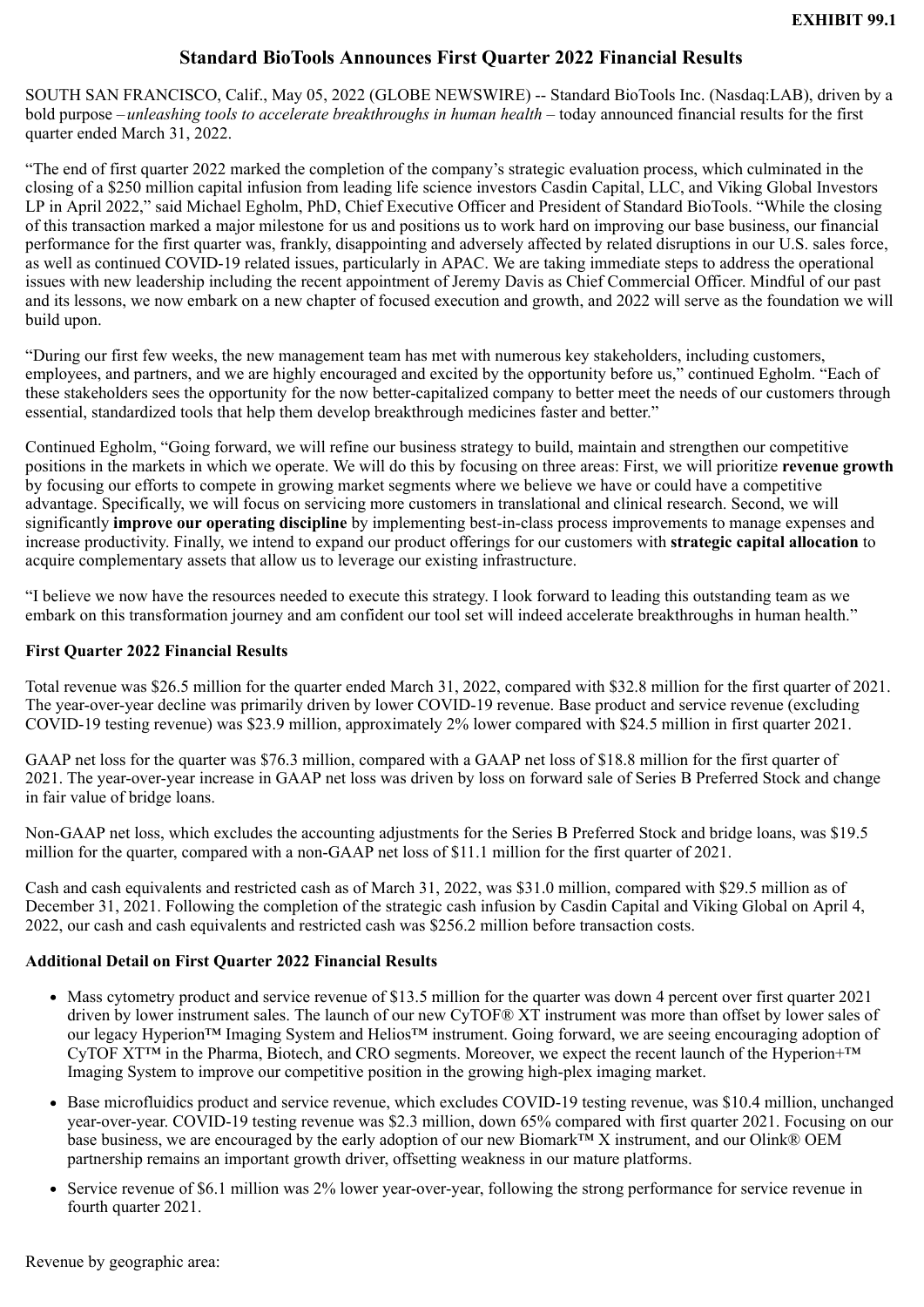- Americas revenue was \$12.9 million, down 30% year-over-year, driven almost entirely by lower COVID testing revenue, NRE and grant revenues. The base business in Americas was unchanged year over year.
- EMEA revenue was at \$8.6 million, down 6% year-over-year. Changes in foreign exchange rates reduced the year-overyear growth by approximately 4 percentage points. COVID-19 continues to negatively impact our business, particularly with new waves in March, as many labs are operating below capacity. Negative impact from the conflict in Ukraine on the European economy together with COVID-19 related expenses on public healthcare systems remain operating headwinds for growth.
- Asia-Pacific revenue decreased 3% to \$5.0 million. The year-over-year decline was driven by continued COVID-19 related disruptions, particularly in China and Japan.

### **Recent Highlights**

#### *Innovation:*

- Launched the Hyperion+ Imaging System, the new standard in spatial imaging with superior phenotyping, up to 10x cost savings compared with immunohistochemistry, and the most proven high-plex proteomics approach for scanning eight to 40-plus targets in a single run with easy scaling to 100-plus targets.
- Sold 7 CyTOF XT systems in Q1 2022 for a total of 29 since launch.
- Sold 9 of our recently launched Biomark X instruments, which shipped in O1 2022.

### *Partnerships:*

- Shipped 18 Olink Signature Q100 benchtop instrument systems, designed and manufactured by Standard BioTools, in Q1 2022.
- On February 17, 2022, we announced a collaboration agreement with the Abu Dhabi Stem Cells Center (ADSCC) for development of targeted stem cell therapies and research applications utilizing two Standard BioTools mass cytometry and tissue imaging technologies: Imaging Mass Cytometry™ (IMC™) and the Maxpar® Direct™ Immune Profiling Assay™.

### *Beachheads:*

- At quarter end, 200 clinical trials were underway using CyTOF technology.
- Total publications and preprints involving CyTOF technology exceeded 2,000, including over 200 publications and preprints for Imaging Mass Cytometry, as of the end of Q1 2022.

### **Conference Call Information**

The Company's management will host a conference call and webcast today at 2:00 p.m. PT, 5:00 p.m. ET, to discuss first quarter 2022 financial results and operational progress.

Individuals interested in listening to the conference call may do so by dialing:

US domestic callers: (877) 344-8082 Outside US callers: (213) 992-4618

Live audio of the webcast will be available online from the Investor Relations page of the Company's website at Events  $\&$ Presentations. The webcast will be archived on Standard BioTools Investor Relations page at investors.fluidigm.com and will be available until May 12.

Due to the appointment in April of new management team members who are focused on completing a 90-day assessment following the closing of a \$250 million strategic capital infusion, the company will not be hosting a Q&A session following the conference call.

A reconciliation of GAAP to non-GAAP financial measures can be found in the tables of this release.

Our investor presentation including Supplemental Financial Information has been posted on our website concurrent with this release.

### **Statement Regarding Use of Non-GAAP Financial Information**

Standard BioTools has presented certain financial information in accordance with U.S. GAAP and also on a non-GAAP basis for the three-month periods ended March 31, 2022, and March 31, 2021. Management believes that non-GAAP financial measures, taken in conjunction with GAAP financial measures, provide useful information for both management and investors by excluding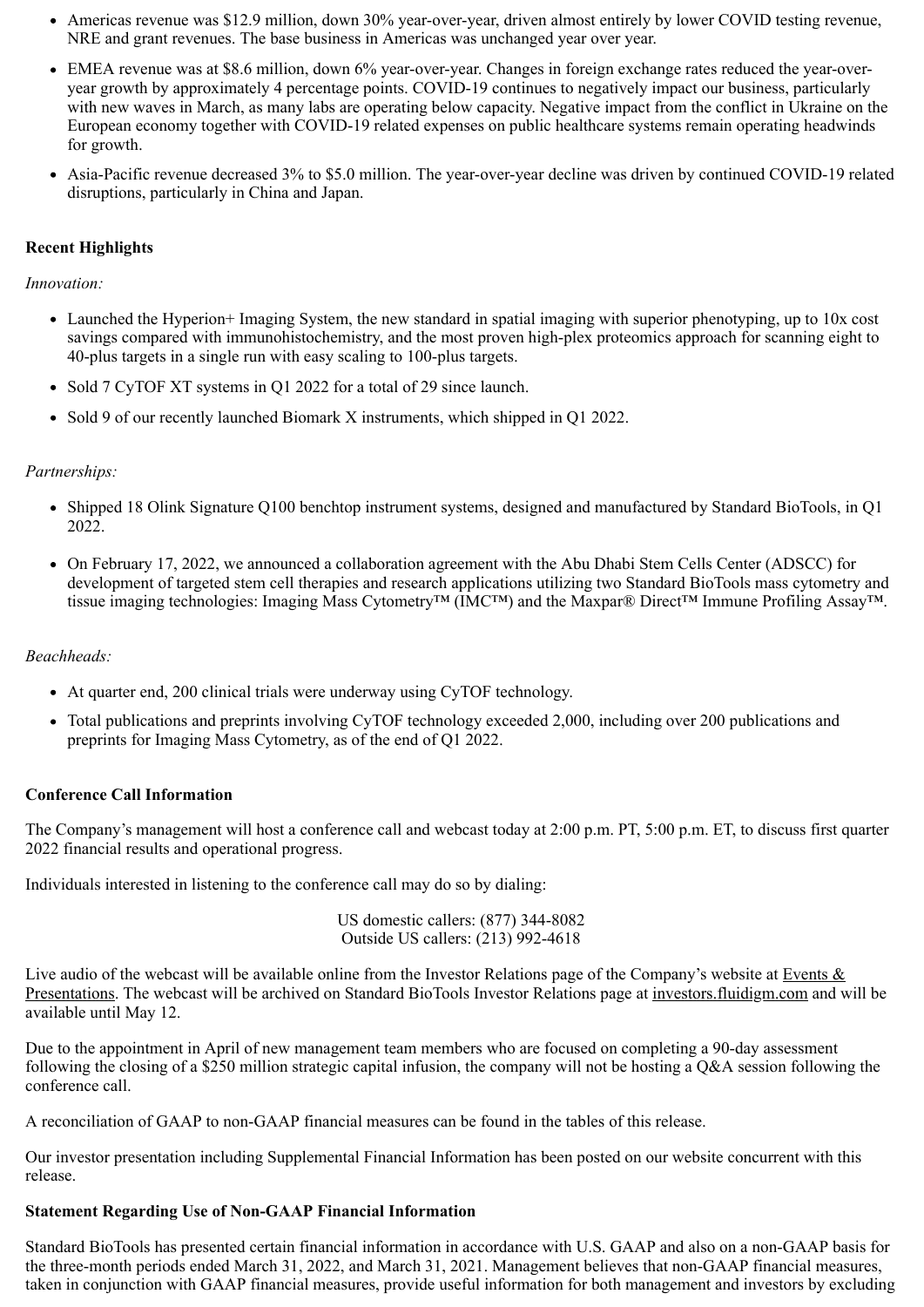certain non-cash and other expenses that are not indicative of the company's core operating results. Management uses non-GAAP measures to compare the company's performance relative to forecasts and strategic plans and to benchmark the company's performance externally against competitors. The time and amount of certain material items needed to estimate non-GAAP financial measures are inherently unpredictable or outside of our control. Material changes to any of these items could have a significant effect on guidance and future GAAP results. Non-GAAP information is not prepared under a comprehensive set of accounting rules and should only be used to supplement an understanding of the company's operating results as reported under U.S. GAAP. Standard BioTools encourages investors to carefully consider its results under GAAP, as well as its supplemental non-GAAP information and the reconciliation between these presentations, to more fully understand its business. Reconciliations between GAAP and non-GAAP operating results are presented in the accompanying tables of this release.

### **Use of Forward-Looking Statements**

This press release contains forward-looking statements within the meaning of the Private Securities Litigation Reform Act of 1995, including, among others, statements regarding operational and strategic plans, revenue growth and business transformation expectations, potential acquisitions, customer adoption of and demand for new products, improvements in competitive position based on introductions of new products, plans with respect to third party relationships and the positive impact of such relationships on growth, and demand trends, including the anticipated impact of geopolitical dynamics and the COVID pandemic. Forward-looking statements are subject to numerous risks and uncertainties that could cause actual results to differ materially from currently anticipated results, including but not limited to risks relating to the potential adverse effects of the coronavirus pandemic on our business and operating results; possible transition-related disruption, including through the loss of customers, suppliers and employees; changes in Standard BioTools' business or external market conditions; customers and prospective customers continuing to curtail or suspend activities utilizing our products; our ability and/or the ability of the research institutions utilizing our products and technology to obtain and maintain Emergency Use Authorization from the FDA and any other requisite authorizations or approvals to use our products and technology for diagnostic testing purposes; challenges inherent in developing, manufacturing, launching, marketing, and selling new products; interruptions or delays in the supply of components or materials for, or manufacturing of, Standard BioTools products; reliance on sales of capital equipment for a significant proportion of revenues in each quarter; seasonal variations in customer operations; unanticipated increases in costs or expenses; uncertainties in contractual relationships; reductions in research and development spending or changes in budget priorities by customers; Standard BioTools research and development and distribution plans and capabilities; interruptions or delays in the supply of components or materials for, or manufacturing of, Standard BioTools products; potential product performance and quality issues; risks associated with international operations; intellectual property risks; and competition. Information on these and additional risks and uncertainties and other information affecting Standard BioTools' business and operating results is contained in its Annual Report on Form 10-K for the year ended December 31, 2021, and in its other filings with the Securities and Exchange Commission. These forward-looking statements speak only as of the date hereof. Standard BioTools disclaims any obligation to update these forward-looking statements except as may be required by law.

### **About Standard BioTools Inc.**

Standard BioTools Inc. (Nasdaq:LAB), previously known as Fluidigm Corporation, is driven by a bold purpose – *unleashing tools to accelerate breakthroughs in human health*.Standard BioTools has an established portfolio of essential, standardized nextgeneration technologies that help biomedical researchers develop medicines faster and better.As a leading solutions provider, the Company provides reliable and repeatable insights in health and disease using its proprietary mass cytometry and microfluidics technologies, which help transform scientific discoveries into better patient outcomes. Standard BioTools works with leading academic, government, pharmaceutical, biotechnology, plant and animal research, and clinical laboratories worldwide, focusing on the most pressing needs in translational and clinical research, including oncology, immunology, and immunotherapy. Learn more at www.standardbiotools.com or connect with us on Twitter<sup>®</sup>, Facebook<sup>®</sup>, LinkedIn, and YouTube™. Standard BioTools, the Standard BioTools logo, Fluidigm, and the Fluidigm logo are trademarks and/or registered trademarks of Standard BioTools Inc. or its affiliates in the United States and/or other countries. Standard BioTools products are provided for **Research Use Only**. Not for use in diagnostic procedures.

### **Available Information**

Standard BioTools uses its website (standardbiotools.com), investor site (investors.standardbiotools.com), corporate Twitter account (@fluidigm), Facebook page (facebook.com/fluidigm), and LinkedIn page (linkedin.com/company/fluidigm-corporation) as channels of distribution of information about its products, its planned financial and other announcements, its attendance at upcoming investor and industry conferences, and other matters. Such information may be deemed material information, and Standard BioTools may use these channels to comply with its disclosure obligations under Regulation FD. Therefore, investors should monitor Standard BioTools' website and its social media accounts in addition to following its press releases, SEC filings, public conference calls, and webcasts.

### **Investors:**

Peter DeNardo 415 389 6400 ir@fluidigm.com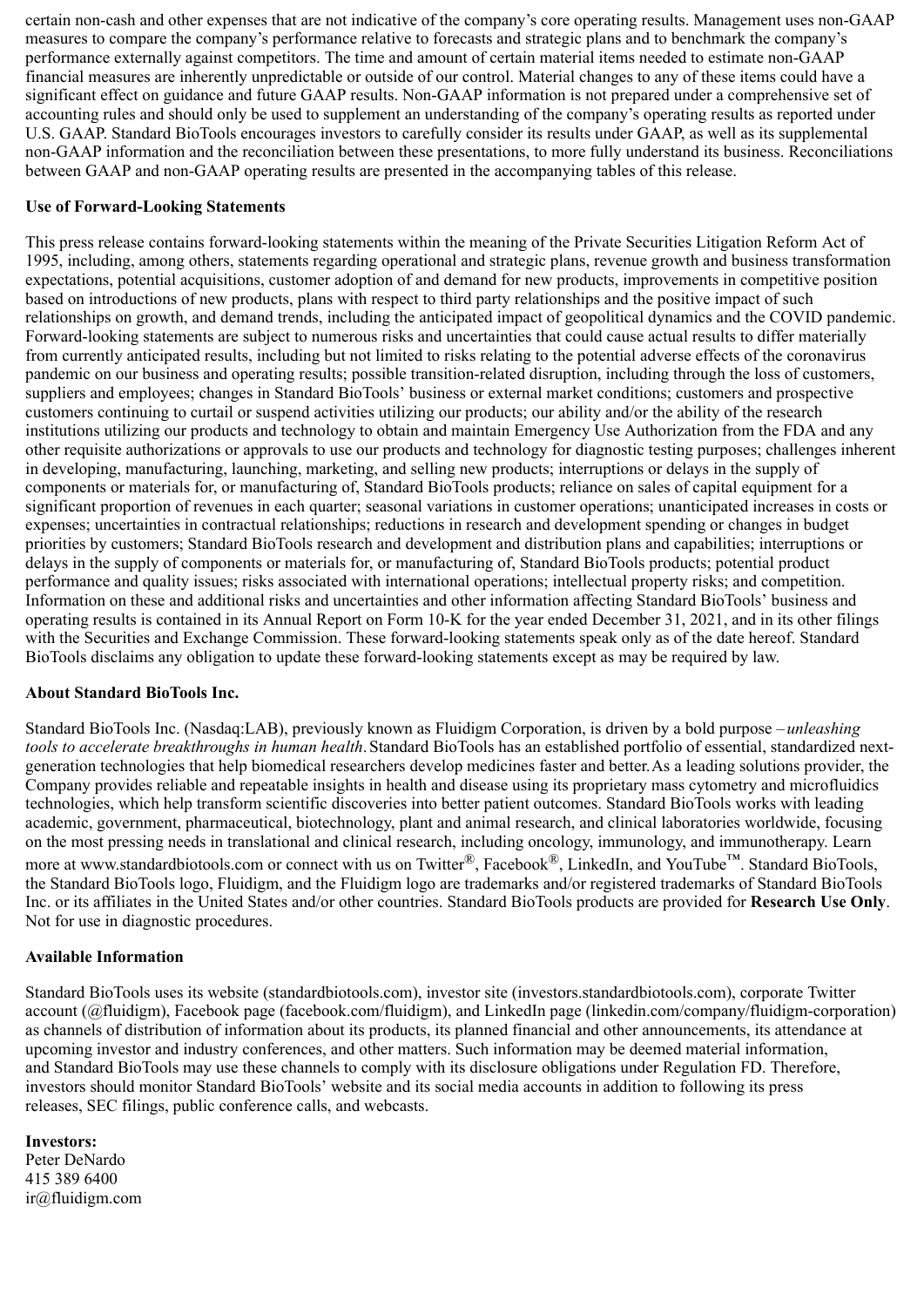# **STANDARD BIOTOOLS INC. (formerly known as FLUIDIGM CORPORATION) CONDENSED CONSOLIDATED STATEMENTS OF OPERATIONS** *(In thousands, except per share amounts)*

### **(Unaudited)**

|                                                              | <b>Three Months Ended March 31,</b> |           |    |           |
|--------------------------------------------------------------|-------------------------------------|-----------|----|-----------|
|                                                              |                                     | 2022      |    | 2021      |
| Revenue:                                                     |                                     |           |    |           |
| Product revenue                                              | \$                                  | 20,004    | S  | 24,728    |
| Service revenue                                              |                                     | 6,144     |    | 6,286     |
| Product and service revenue                                  |                                     | 26,148    |    | 31,014    |
| Other revenue $(1)$                                          |                                     | 356       |    | 1,780     |
| Total revenue                                                |                                     | 26,504    |    | 32,794    |
| Costs and expenses:                                          |                                     |           |    |           |
| Cost of product revenue                                      |                                     | 12,339    |    | 11,663    |
| Cost of service revenue                                      |                                     | 1,928     |    | 2,090     |
| Cost of product and service revenue                          |                                     | 14,267    |    | 13,753    |
| Research and development                                     |                                     | 8,865     |    | 10,753    |
| Selling, general and administrative                          |                                     | 30,875    |    | 27,608    |
| Total costs and expenses                                     |                                     | 54,007    |    | 52,114    |
| Loss from operations                                         |                                     | (27, 503) |    | (19,320)  |
| Interest expense                                             |                                     | (1,030)   |    | (887)     |
| Loss on forward sale of Series B Preferred Stock             |                                     | (37,792)  |    |           |
| Unrealized loss on bridge loans                              |                                     | (10, 655) |    |           |
| Other expense, net                                           |                                     | 118       |    | (285)     |
| Loss before income taxes                                     |                                     | (76, 862) |    | (20, 492) |
| Income tax benefit                                           |                                     | 574       |    | 1,671     |
| Net loss                                                     | \$                                  | (76, 288) | \$ | (18, 821) |
| Net loss per share, basic and diluted                        |                                     | (0.99)    | S  | (0.25)    |
| Shares used to compute net loss per share, basic and diluted |                                     | 77,031    |    | 74,707    |

Note: (1) Other revenue includes product development, license, and grant revenue.

### **STANDARD BIOTOOLS INC. (formerly known as FLUIDIGM CORPORATION) CONDENSED CONSOLIDATED BALANCE SHEETS** *(In thousands)* **(Unaudited)**

|                                               | March 31,<br>2022 |  | December 31,<br>2021(1) |  |
|-----------------------------------------------|-------------------|--|-------------------------|--|
| <b>ASSETS</b>                                 |                   |  |                         |  |
| Current assets:                               |                   |  |                         |  |
| Cash and cash equivalents (2)                 | \$<br>29,983 \$   |  | 28,451                  |  |
| Accounts receivable, net                      | 15,422            |  | 18,320                  |  |
| Inventories, net                              | 23,245            |  | 20,825                  |  |
| Prepaid expenses and other current assets (2) | 4,547             |  | 4,470                   |  |
| Total current assets                          | 73,197            |  | 72,066                  |  |
| Property and equipment, net                   | 27,699            |  | 28,034                  |  |
| Operating lease right-of-use assets, net      | 36,389            |  | 37,119                  |  |
| Other non-current assets (2)                  | 3,445             |  | 3,689                   |  |
| Developed technology, net                     | 24,875            |  | 27,927                  |  |
| Goodwill                                      | 106,333           |  | 106,379                 |  |
| Total assets                                  | 271,938 \$        |  | 275,214                 |  |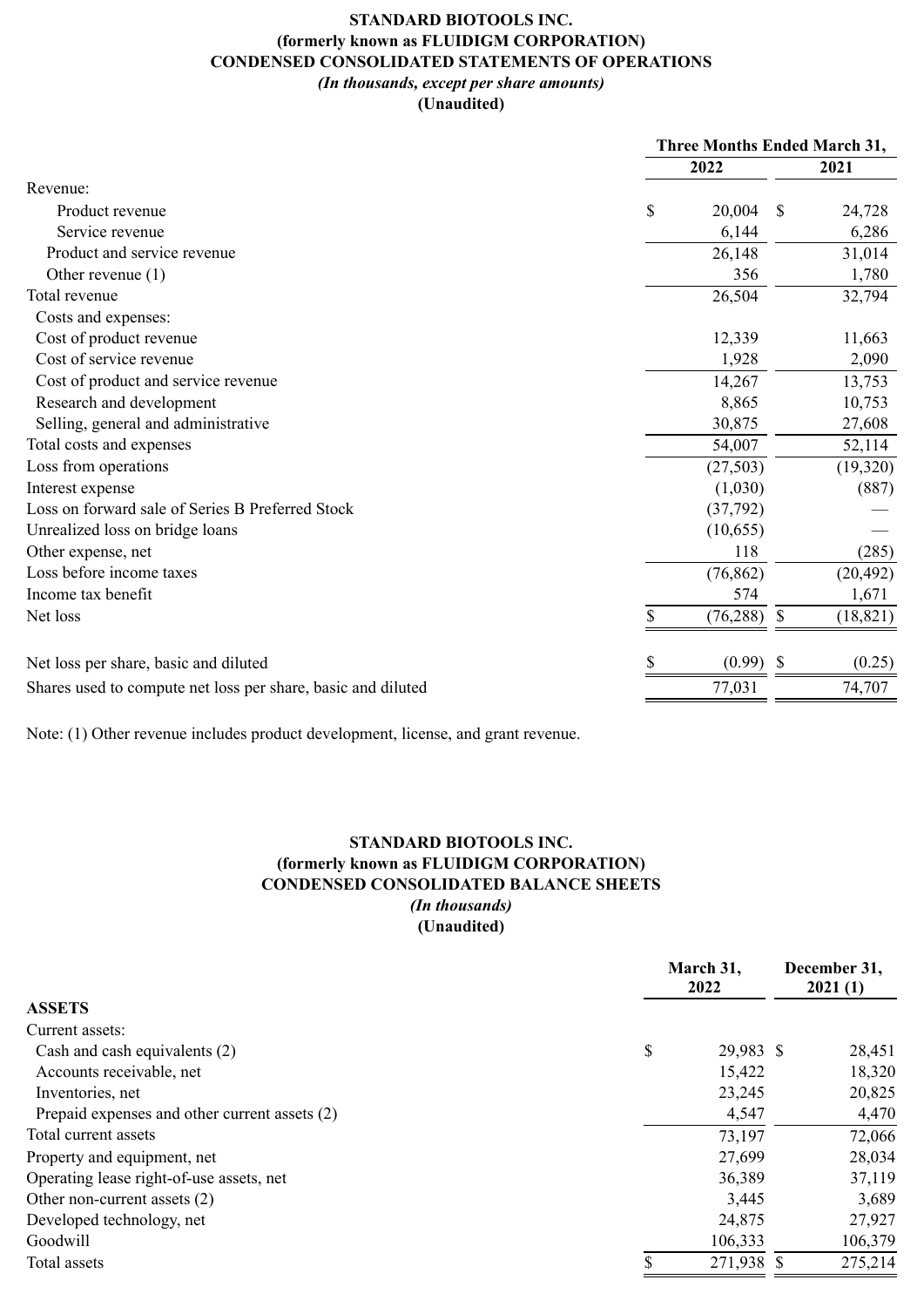# **LIABILITIES AND STOCKHOLDERS' EQUITY**

| Current liabilities:                                                             |    |            |               |         |
|----------------------------------------------------------------------------------|----|------------|---------------|---------|
| Accounts payable                                                                 | \$ | 12,517 \$  |               | 10,602  |
| Accrued compensation and related benefits                                        |    | 7,964      |               | 4,920   |
| Operating lease liabilities, current                                             |    | 3,209      |               | 3,053   |
| Deferred revenue, current                                                        |    | 12,291     |               | 11,947  |
| Deferred grant income, current                                                   |    | 3,603      |               | 3,535   |
| Other accrued liabilities                                                        |    | 7,589      |               | 8,673   |
| Advances under revolving credit agreement, current                               |    |            |               | 6,838   |
| Total current liabilities                                                        |    | 47,173     |               | 49,568  |
| Bridge loans                                                                     |    | 35,655     |               |         |
| Convertible notes, net                                                           |    | 54,271     |               | 54,160  |
| Term loan, net                                                                   |    | 10,106     |               | 10,049  |
| Deferred tax liability                                                           |    | 3,544      |               | 4,329   |
| Operating lease liabilities, non-current                                         |    | 36,760     |               | 37,548  |
| Deferred revenue, non-current                                                    |    | 5,793      |               | 5,966   |
| Deferred grant income, non-current                                               |    | 17,237     |               | 18,116  |
| Obligation for Series B Preferred Stock                                          |    | 37,792     |               |         |
| Other non-current liabilities                                                    |    | 1,494      |               | 882     |
| <b>Total liabilities</b>                                                         |    | 249,825    |               | 180,618 |
| Total stockholders' equity                                                       |    | 22,113     |               | 94,596  |
| Total liabilities and stockholders' equity                                       | S  | 271,938 \$ |               | 275,214 |
| Notes:                                                                           |    |            |               |         |
| (1) Derived from audited consolidated financial statements                       |    |            |               |         |
| (2) Cash, cash equivalents and restricted cash consist of:                       |    |            |               |         |
| Cash and cash equivalents                                                        | \$ | 29,983 \$  |               | 28,451  |
| Restricted cash (included in other current assets, and other non-current assets) |    | 1,016      |               | 1,016   |
| Total cash, cash equivalents and restricted cash                                 | \$ | 30,999     | $\mathcal{S}$ | 29,467  |

## **STANDARD BIOTOOLS INC. (formerly known as FLUIDIGM CORPORATION) CONDENSED CONSOLIDATED STATEMENTS OF CASH FLOWS** *(In thousands)* **(Unaudited)**

|                                                  | <b>Three Months Ended March 31,</b> |           |  |  |
|--------------------------------------------------|-------------------------------------|-----------|--|--|
|                                                  | 2022                                | 2021      |  |  |
| <b>OPERATING ACTIVITIES</b>                      |                                     |           |  |  |
| Net loss                                         | \$<br>$(76,288)$ \$                 | (18, 821) |  |  |
| Loss on forward sale of Series B Preferred Stock | 37,792                              |           |  |  |
| Unrealized loss on bridge loans                  | 10,655                              |           |  |  |
| Stock-based compensation expense                 | 4,042                               | 3,677     |  |  |
| Amortization of developed technology             | 2,968                               | 2,983     |  |  |
| Depreciation and amortization                    | 1,003                               | 934       |  |  |
| Other non-cash items                             | 1,166                               | 610       |  |  |
| Changes in assets and liabilities, net           | 3,072                               | (2, 284)  |  |  |
| Net cash used in operating activities            | (15,590)                            | (12,901)  |  |  |
| <b>INVESTING ACTIVITIES</b>                      |                                     |           |  |  |
| Proceeds from NIH Contract                       |                                     | 2,000     |  |  |
| Purchases of property and equipment              | (868)                               | (6, 923)  |  |  |
| Net cash used in investing activities            | (868)                               | (4, 923)  |  |  |
| <b>FINANCING ACTIVITIES</b>                      |                                     |           |  |  |
| Proceeds from bridge loans                       | 25,000                              |           |  |  |
| Repayment of advances under credit agreement     | (6, 838)                            |           |  |  |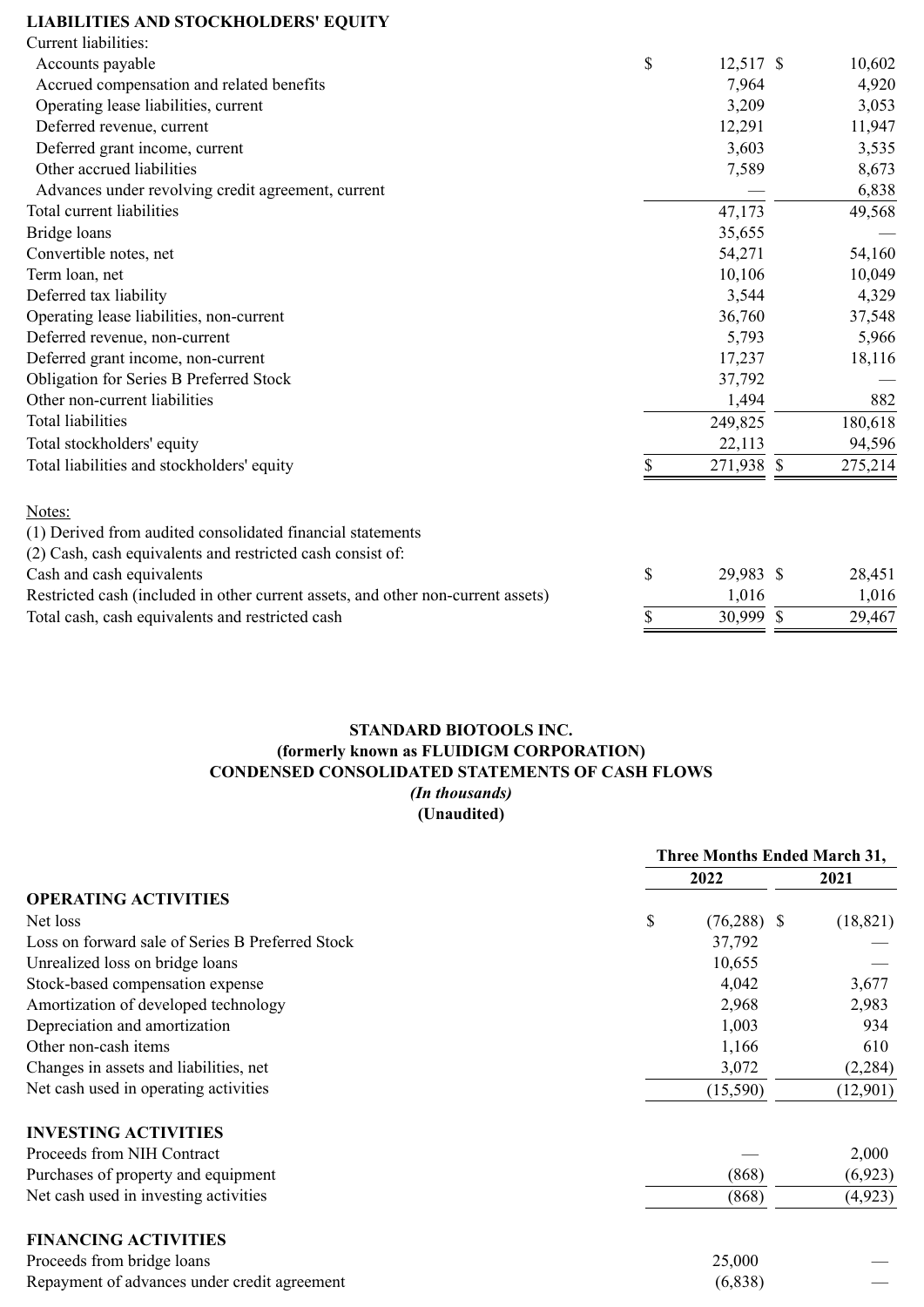| Repayment of long-term debt                                                                  |              | (501)     |
|----------------------------------------------------------------------------------------------|--------------|-----------|
| Payments for employee equity programs, net                                                   | (87)         | (525)     |
| Net cash provided by (used in) financing activities                                          | 18,075       | (1,026)   |
| Effect of foreign exchange rate fluctuations on cash and cash equivalents                    | (85)         | 74        |
| Net increase (decrease) in cash, cash equivalents and restricted cash                        | 1,532        | (18, 776) |
| Cash, cash equivalents and restricted cash at beginning of period                            | 29,467       | 69,536    |
| Cash, cash equivalents and restricted cash at end of period                                  | 30,999       | 50,760    |
| Cash, cash equivalents and restricted cash consist of:                                       |              |           |
| Cash and cash equivalents                                                                    | \$<br>29,983 | 49,744    |
| Restricted cash (included in prepaid and other current assets, and other non-current assets) | 1,016        | 1,016     |
| Total cash, cash equivalents and restricted cash                                             | 30,999       | 50,760    |
|                                                                                              |              |           |

## **STANDARD BIOTOOLS INC. (formerly known as FLUIDIGM CORPORATION) RECONCILIATION OF GAAP TO NON-GAAP FINANCIAL INFORMATION** *(In thousands, except per share amounts)* **(Unaudited)**

# **ITEMIZED RECONCILIATION BETWEEN GAAP AND NON-GAAP NET LOSS**

|                                                   | <b>Three Months Ended March 31,</b> |           |               |           |
|---------------------------------------------------|-------------------------------------|-----------|---------------|-----------|
|                                                   |                                     | 2022      |               | 2021      |
| Net loss (GAAP)                                   | \$                                  | (76, 288) | <sup>\$</sup> | (18, 821) |
| Loss on forward sale of Series B Preferred Stock  |                                     | 37,792    |               |           |
| Unrealized loss on bridge loans                   |                                     | 10,655    |               |           |
| Stock-based compensation expense                  |                                     | 4,042     |               | 3,677     |
| Amortization of developed technology (a)          |                                     | 2,967     |               | 2,983     |
| Depreciation and amortization                     |                                     | 1,003     |               | 934       |
| Interest expense (b)                              |                                     | 1,030     |               | 887       |
| Loss on disposal of property and equipment        |                                     | 9         |               |           |
| Loss on extinguishment of debt                    |                                     |           |               | 9         |
| Benefit from acquisition related income taxes (c) |                                     | (742)     |               | (742)     |
| Net loss (Non-GAAP)                               |                                     | (19, 532) | \$            | (11,073)  |
| Shares used in net loss per share calculation -   |                                     |           |               |           |
| basic and diluted (GAAP and Non-GAAP)             |                                     | 77,031    |               | 74,707    |
|                                                   |                                     |           |               |           |
| Net loss per share - basic and diluted (GAAP)     |                                     | (0.99)    | \$            | (0.25)    |
| Net loss per share - basic and diluted (Non-GAAP) |                                     | (0.25)    | \$            | (0.15)    |

### **ITEMIZED RECONCILIATION BETWEEN GAAP AND NON-GAAP PRODUCT AND SERVICE MARGIN**

|                                                  | <b>Three Months Ended March 31,</b> |          |    |        |
|--------------------------------------------------|-------------------------------------|----------|----|--------|
|                                                  |                                     | 2022     |    | 2021   |
| Product and service gross profit (GAAP)          | S                                   | 11,881   | У, | 17,261 |
| Amortization of developed technology (a)         |                                     | 2,967    |    | 2,800  |
| Depreciation and amortization (d)                |                                     | 315      |    | 420    |
| Stock-based compensation expense (d)             |                                     | 141      |    | 98     |
| Product and service gross profit (Non-GAAP)      |                                     | 15,304   |    | 20,579 |
| Product and service margin percentage (GAAP)     |                                     | $45.4\%$ |    | 55.7%  |
| Product and service margin percentage (Non-GAAP) |                                     | 58.5%    |    | 66.4%  |